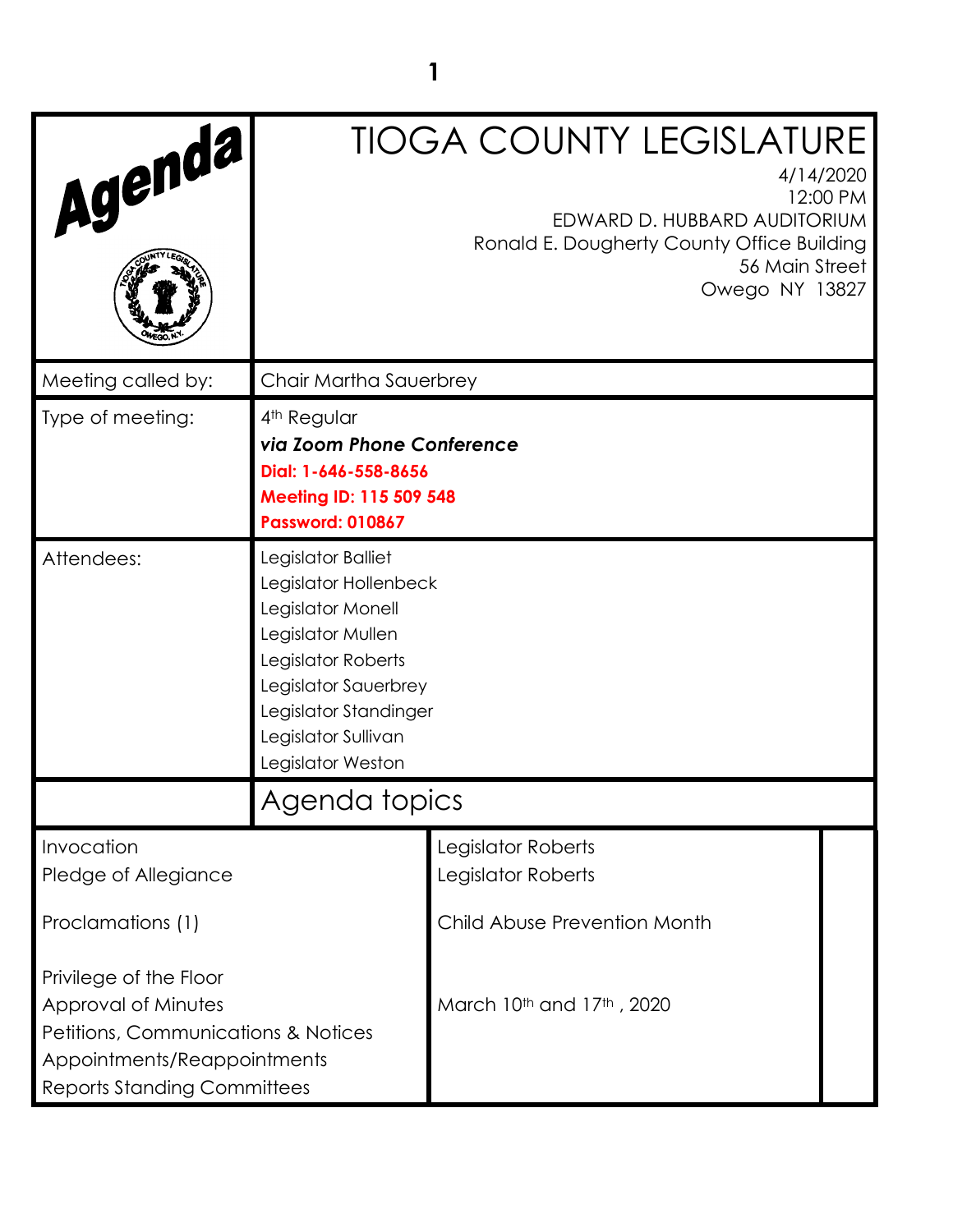## **2**

| 1. Authorize the Submission of Homeland Security<br>Grant                                                              |
|------------------------------------------------------------------------------------------------------------------------|
|                                                                                                                        |
| 3. Modify 2020 Budget and Transfer Funds from Contingency                                                              |
| for COVID-19 Expenses – Office of Emergency Services                                                                   |
| 4. Authorization to Transfer Small Cities Community Block Grant<br>Funds to Tioga County Industrial Development Agency |
|                                                                                                                        |
|                                                                                                                        |
| 7. Authorize Appointment of Commissioner of Public Works                                                               |
| (PT)                                                                                                                   |
|                                                                                                                        |
| 10. Authorize Increase of Hours and Change Job Type of                                                                 |
| Vacant Part-Time Public Health Nurse Position - Public Health                                                          |
|                                                                                                                        |
|                                                                                                                        |
|                                                                                                                        |
|                                                                                                                        |
|                                                                                                                        |
|                                                                                                                        |
|                                                                                                                        |
|                                                                                                                        |
|                                                                                                                        |
|                                                                                                                        |
|                                                                                                                        |
|                                                                                                                        |
|                                                                                                                        |
|                                                                                                                        |
|                                                                                                                        |
| Application (SHSP20) – Office of Emergency Services                                                                    |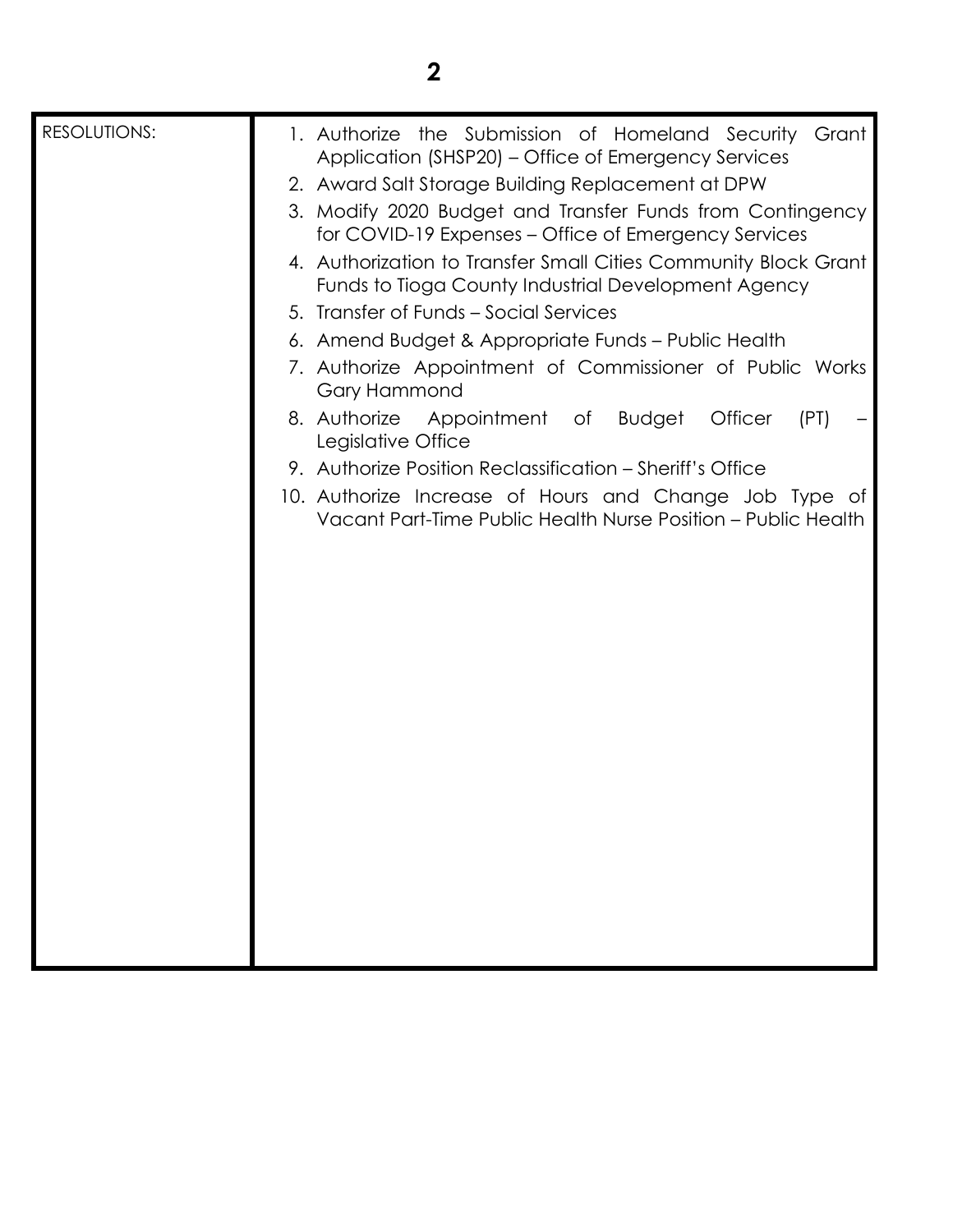## **CHILD ABUSE PREVENTION MONTH PROCLAMATION**

WHEREAS: The Tioga County Department of Social Services received 1,257 reports of alleged abuse/neglect involving 2,770 children in 2019; and

WHEREAS: Child abuse is a community problem and finding solutions depends on the involvement among people throughout the community; and

WHEREAS: The effects of child abuse are felt by whole communities, and need to be addressed by the entire community; and

WHEREAS: Effective child abuse prevention programs succeed because of partnerships created among social service agencies, schools, religious and civic organizations, law enforcement agencies, and the business community; and

WHEREAS: Programs like Cornell Cooperative Extension, Lourdes PACT, Catholic Charities, Hillside's Regional Permanency Center, and Finger Lakes Parenting Network offer support and educational services to families so families can help their child achieve his/her full potential within the community; and

WHEREAS: All citizens should become more aware of the negative effects of child abuse and prevention activities within the community, and become involved in supporting parents and families so that children can live in safe, nurturing homes; now therefore

THE TIOGA COUNTY LEGISLATURE, does hereby proclaim April 2020 as

## **CHILD ABUSE PREVENTION MONTH**

in Tioga County and call upon all citizens, community agencies, religious organizations, medical facilities, and businesses to increase their participation in our efforts to ensure that all children are raised in safe, nurturing families, thereby strengthening the communities in which we live.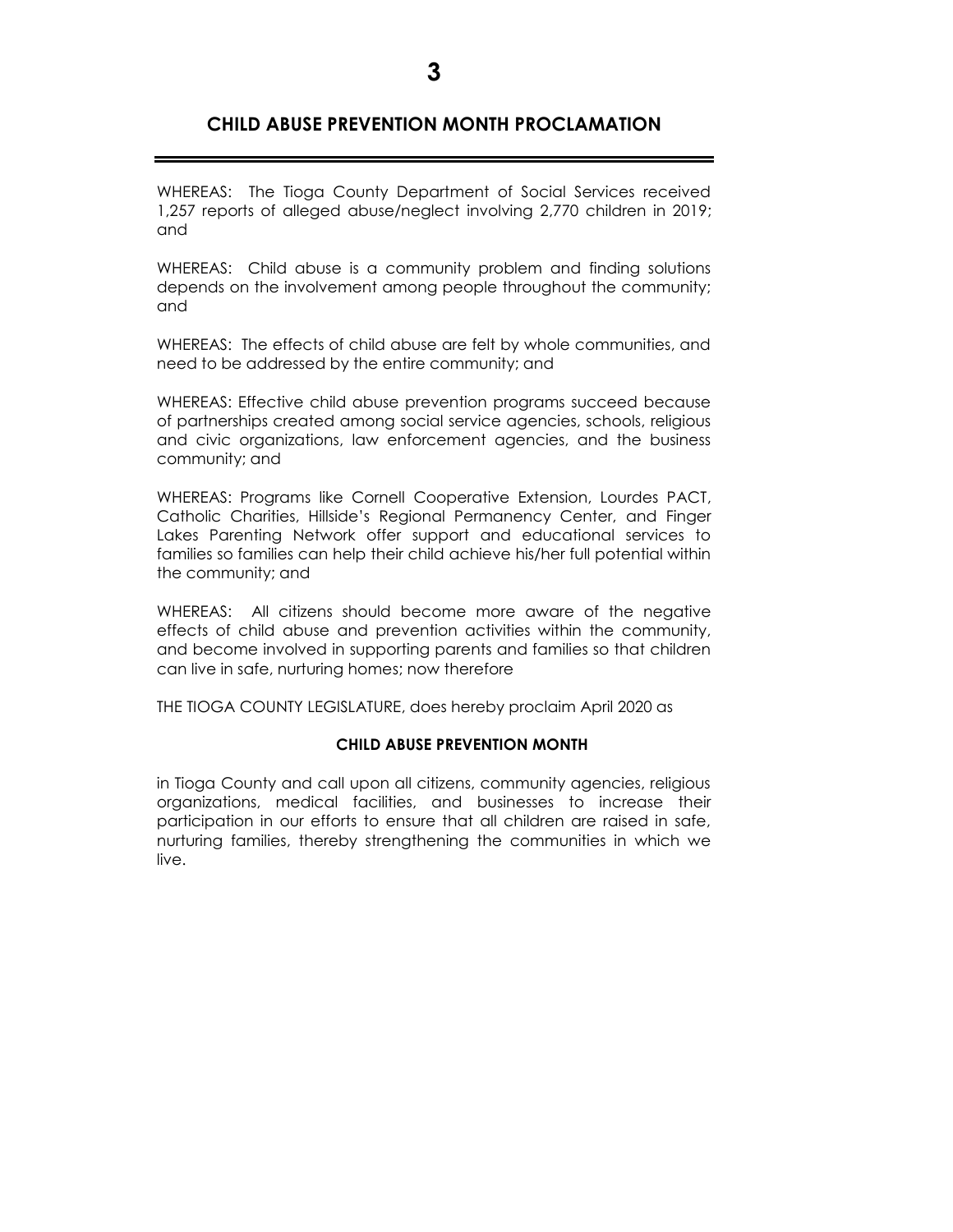REFERRED TO: PUBLIC SAFETY COMMITTEE

RESOLUTION NO. -20 AUTHORIZE THE SUBMISSION OF HOMELAND SECURITY GRANT APPLICATION (SHSP20) OFFICE OF EMERGENCY SERVICES

WHEREAS: The Office of Homeland Security has issued a grant of \$66,824 to the Tioga County Office of Emergency Services. 25% of the monies will be appropriated to the Sheriff's Office (\$16,706) and 75% to Emergency Management (\$50,118); and

WHEREAS: County Policy #47 requires that a resolution be approved before any such grant application is submitted; therefore be it

RESOLVED: That the Tioga County Emergency Management Office be authorized to apply for this grant application.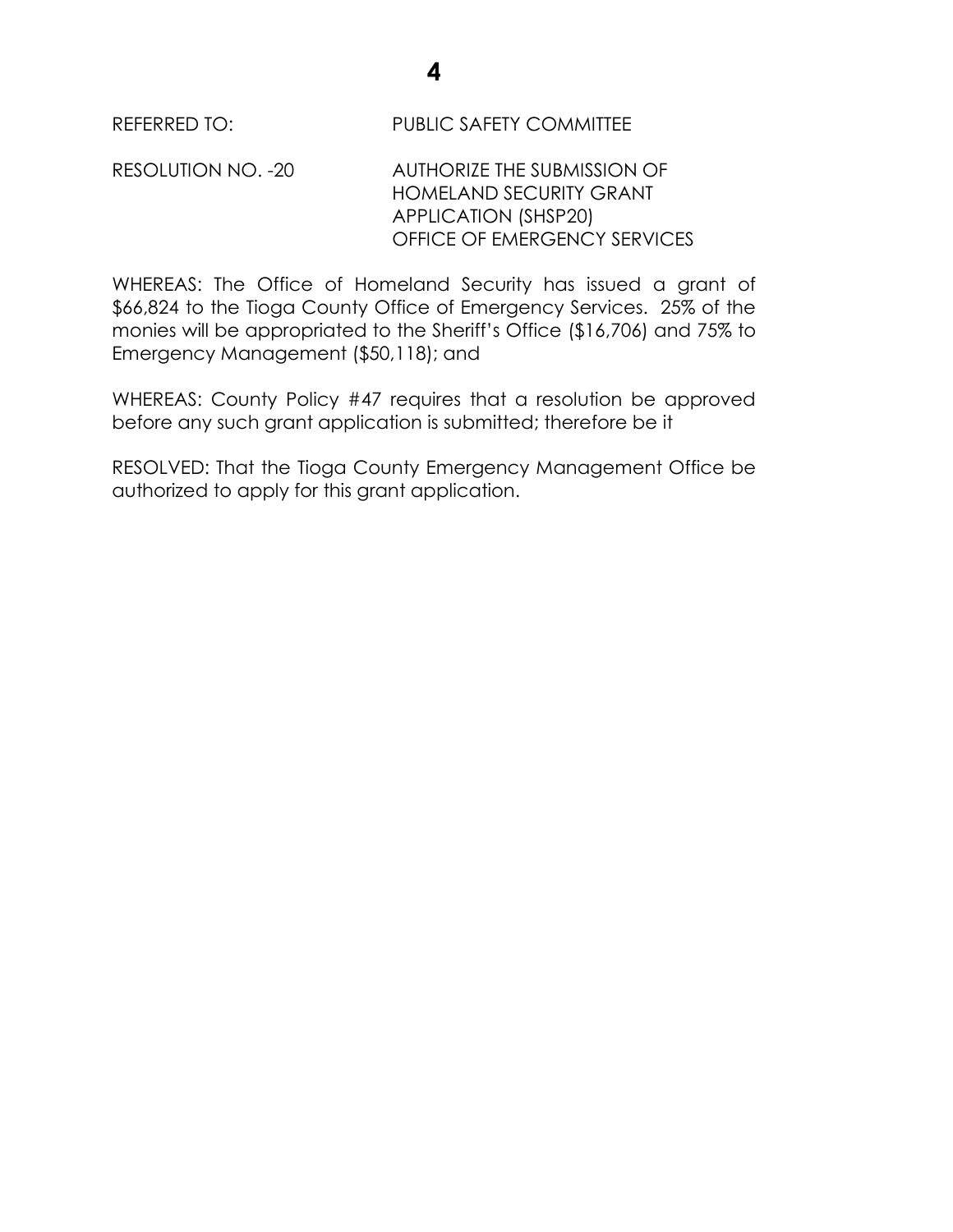REFERRED TO: **PUBLIC WORKS COMMITTEE** 

RESOLUTION NO. -20 AWARD SALT STORAGE BUILDING REPLACEMENT AT DPW

WHEREAS: The Commissioner of Public Works has budgeted for the replacement of the salt storage building at the DPW Facility; and

WHEREAS: The Commissioner of Public Works received sealed bids on March 13, 2020; and

WHEREAS: The bids were received as follows:

| Eagle Associates of Cazenovia | \$96,890.00  |
|-------------------------------|--------------|
| Hybrid Building Solutions     | \$162,211.00 |
| Legacy Building Solutions     | \$142,976.00 |
| Bulk Storage Inc.             | \$140,528.00 |

And;

WHEREAS: The Deputy Commissioner of Public Works reviewed the bids and determined that Eagle Associates of Cazenovia bid is acceptable; therefore be it

RESOLVED: That the Tioga County Legislature award the replacement of the Salt Storage Building to Eagle Associates of Cazenovia LLC, Cazenovia, NY not to exceed \$96,890.00 to be paid out of H1620.520994.BG002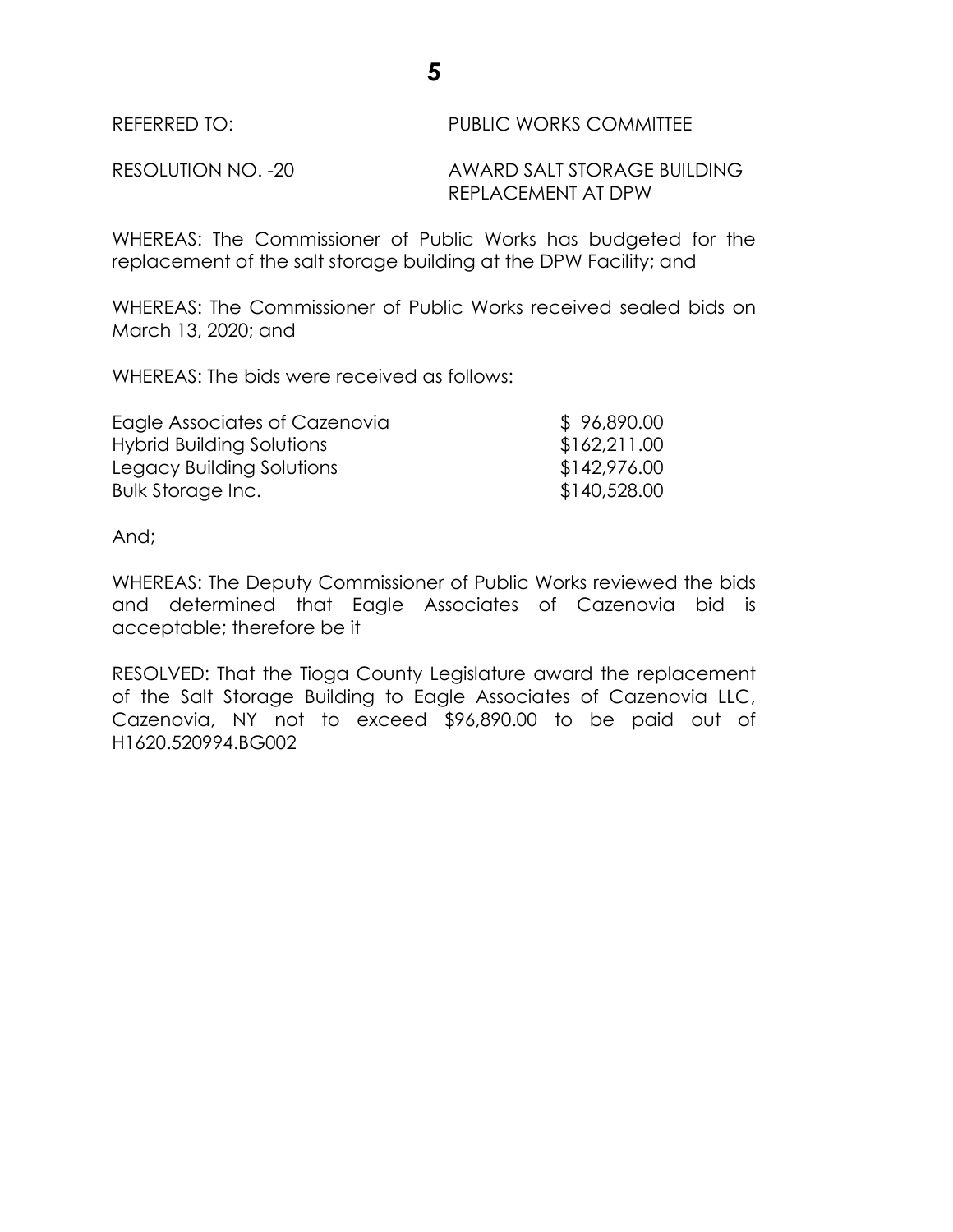REFERRED TO: PUBLIC SAFETY COMMITTEE FINANCE COMMITTEE

RESOLUTION NO. -20 MODIFY 2020 BUDGET AND TRANSFER FUNDS FROM CONTINGENCY FOR COVID19 EXPENSES OFFICE OF EMERGENCY SERVICES

**6**

WHEREAS: Due to the costs associated with the unforeseen Coronavirus Outbreak in Tioga County, the Emergency Services A3640 account does not have sufficient funds in its 2020 budget for necessary supplies and equipment to ensure the safety of its first responders and community; and

WHEREAS: It will be necessary to replenish account A3640 with contingency money to purchase said supplies and equipment; therefore be it

RESOLVED: That the 2020 budget be modified and a transfer of funds be made as follows:

| FROM:<br>A1990.540715                           | Contingency                                | \$50,000             |
|-------------------------------------------------|--------------------------------------------|----------------------|
| TO:<br>A3640.540640.COV19<br>H3640.520130.COV19 | Supplies not Office<br>Equipment (Not Car) | \$35,000<br>\$15,000 |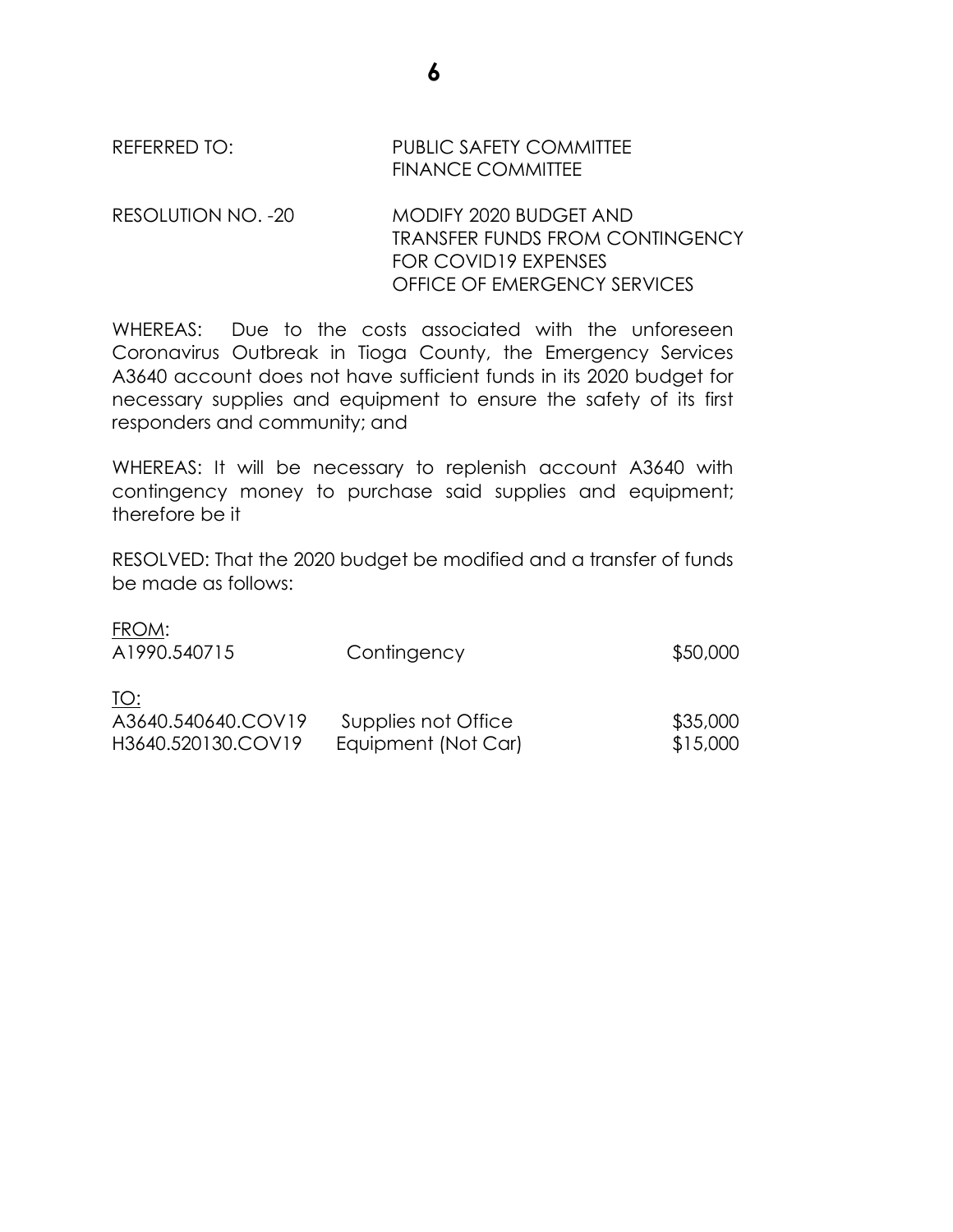REFERRED TO: ED&P COMMITTEE FINANCE/LEGAL COMMITTEE

RESOLUTION NO. -20 AUTHORIZATION TO TRANSFER SMALL CITIES COMMUNITY BLOCK GRANT FUNDS TO TIOGA COUNTY INDUSTRIAL DEVELOPMENT AGENCY

WHEREAS: Resolution 77-95 authorized the establishment of a County revolving loan fund in order to stimulate and support small businesses, as well as entrepreneurial startups; and

WHEREAS: Tioga County has a sub-recipient agreement in place with the Tioga County Industrial Development Agency (TCIDA) for the purposes of administering said revolving loan fund; and

WHEREAS: The source of funds to establish the loan program was the US Department of Housing and Urban Development for Community Development Block Grant, Small Cities program; and

WHEREAS: The TCIDA has successfully administered the loan program on behalf of Tioga County since 1997; and

WHEREAS: As a result there are funds in excess of \$700,000 in the designated bank account held by Tioga County at Tioga State Bank in account #3603295; and

WHEREAS: Of the funds in the said account, \$475,000 have revolved through the original loan program; and

WHEREAS: The Tioga County Legislature is desirous of establishing a fund to assist the small businesses around the County who are negatively impacted by the COVID-19 pandemic; therefore be it

RESOLVED: That the Tioga County Legislature hereby designates the revolved HUD CDBG funds in the amount of \$475,000 to be transferred to the TCIDA, contingent upon concurrence by the US Department of Housing and Urban Development, to be used for the establishment of the COVID-19 Emergency Relief Loan Program; and be if further

RESOLVED: That the Tioga County Legislature authorizes the TCIDA to administer said program on behalf of the County as outlined in the COVID-19 Emergency Relief Loan Program Scope of Work.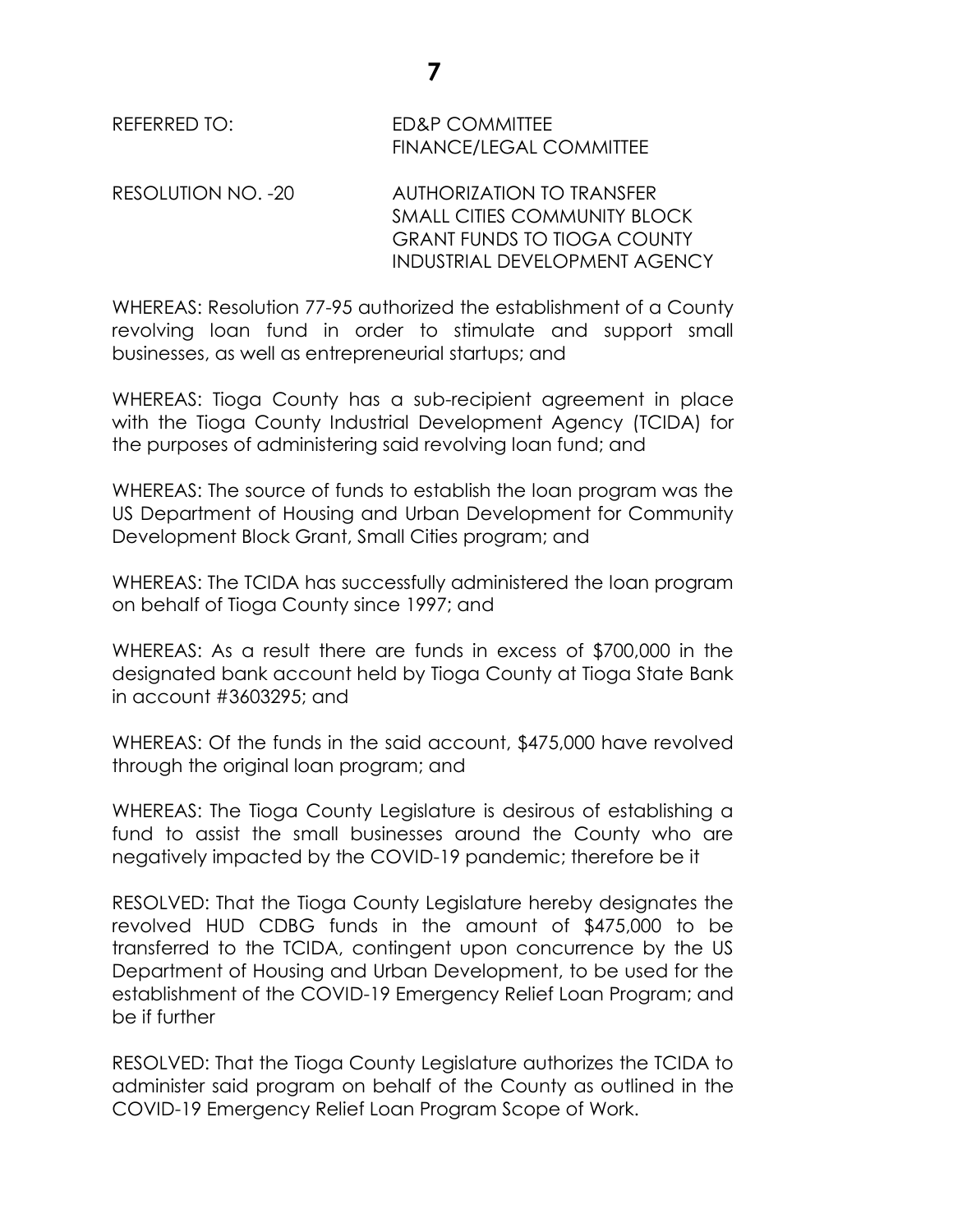REFERRED TO: HEALTH & HUMAN SERVICES COMMITTEE FINANCE COMMITTEE

RESOLUTION NO. - 20 TRANSFER OF FUNDS SOCIAL SERVICES

WHEREAS: Resolution 78-20 re-established prior year funds in the amount of \$189,769 to account A6010.540487 Program Expense; and

WHEREAS: It was determined that the funds should have been reestablished to A6123.540487 JD Program Expense; and

WHEREAS: Transfer of funds and budget modifications requires Legislative approval; therefore be it

RESOLVED: That funding be transferred as follows:

| From: A6010.540487 Program Expense | \$189,769.00 |
|------------------------------------|--------------|
|------------------------------------|--------------|

To: A6123.540487 JD Program Expense \$ 189,769.00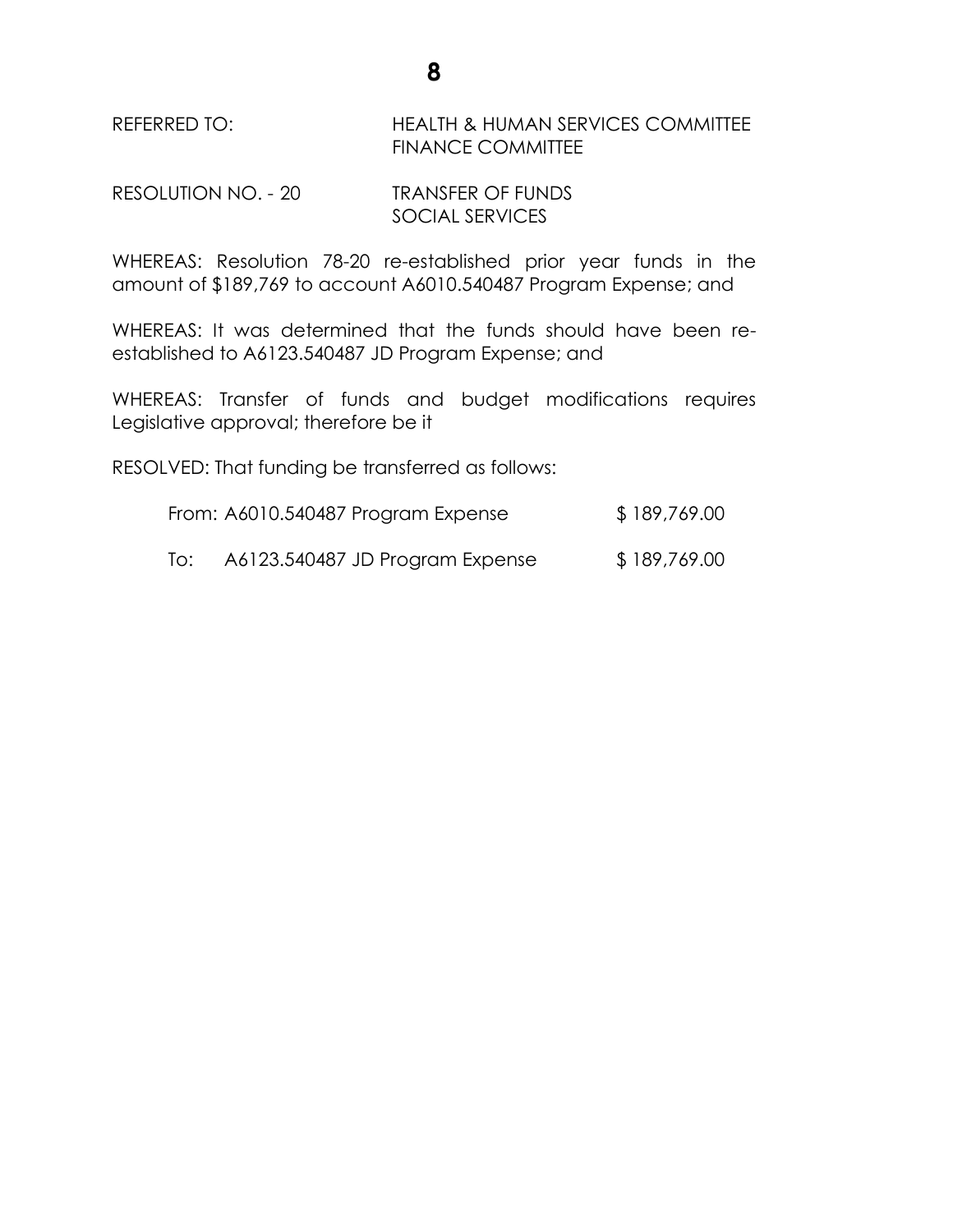REFERRED TO: HEALTH & HUMAN SERVICES COMMITTEE FINANCE COMMITTEE

RESOLUTION NO. -20 AMEND BUDGET & APPROPRIATE FUNDS PUBLIC HEALTH

WHEREAS: Tioga County Public Health has been awarded funding from NYSDOH; and

WHEREAS: The funding is specifically designated for Public Health efforts toward COVID-19 in Tioga County; and

WHEREAS: The budget accounts will utilize Munis project codes for county-wide reporting of COVID-19 expenses and revenues; and

WHEREAS: Amending of Budget and Appropriation of Funds requires Legislative approval; therefore be it

RESOLVED: That funding be appropriated as follows:

From: A4011 434011-COV19 Public Health: State Aid/COVID19 \$95,373

To: A4011 540487-COV19 Public Health: Supplies/COVID19 \$95,373

**9**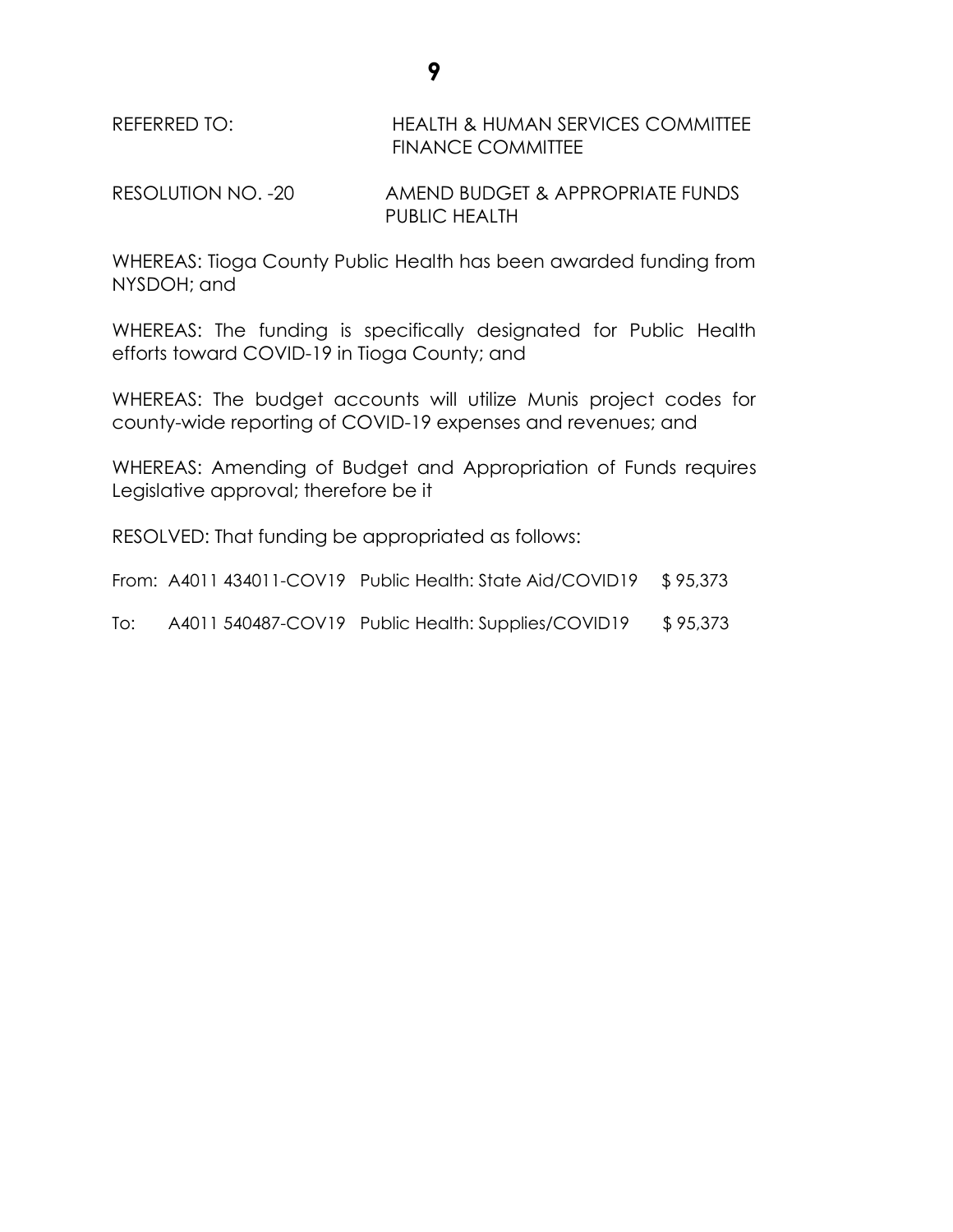REFERRED TO: PUBLIC WORKS COMMITTEE PERSONNEL COMMITTEE

RESOLUTION NO. -20 AUTHORIZE APPOINTMENT OF COMMISSIONER OF PUBLIC WORKS GARY HAMMOND

WHEREAS: Gary Hammond served for one year as interim Commissioner of Public Works; and

WHEREAS: Resolution 106-16 appointed Gary Hammond Commissioner of Public Works for the balance of four-year term; and

WHEREAS: That term will expire on May 13, 2020; therefore be it

RESOLVED: That the Tioga County Legislature authorizes the appointment of Gary Hammond, Commissioner of Public Works for a five-year term effective May 13, 2020 through May 12, 2025; and be it further:

RESOLVED: That Mr. Hammond's salary for 2020 shall remain at his current annual rate.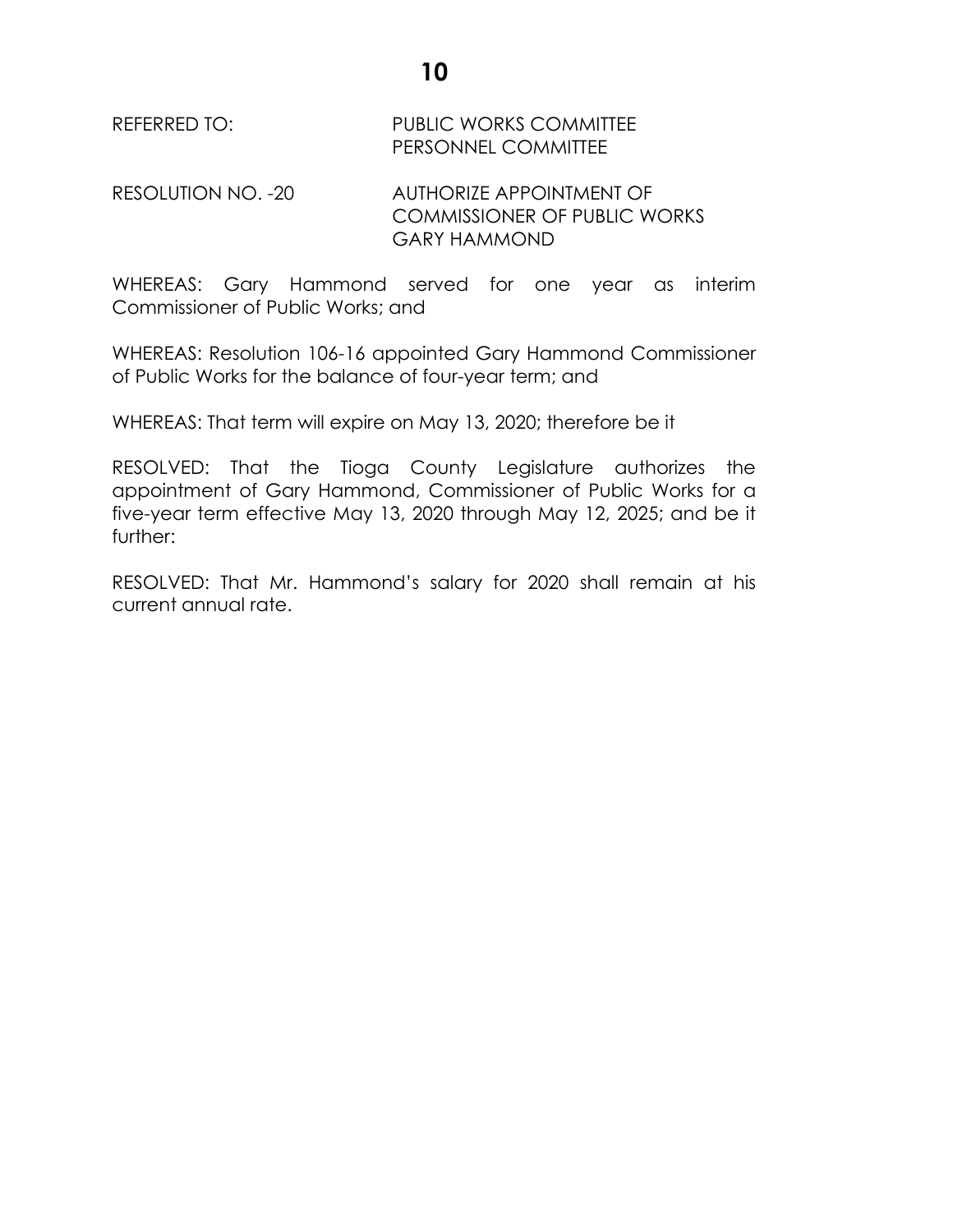REFERRED TO: PERSONNEL COMMITTEE LEGISLATIVE WORKSESSION

RESOLUTION NO. -20 AUTHORIZE APPOINTMENT OF BUDGET OFFICER (PT) LEGISLATIVE OFFICE

WHEREAS: Legislative approval is required for any appointment to a non-union position within Tioga County; and

WHEREAS: Due to retirement, the part-time position of Budget Officer within the Legislative Office has been vacant since February 1, 2020; and

WHEREAS: The Legislative Chair has conducted a recruitment search and has identified a desirable candidate; therefore be it

RESOLVED: That Jackson Bailey is appointed to the unclassified title of Budget Officer (PT), at an annual non-union salary of \$22,000 retroactive to April 13, 2020.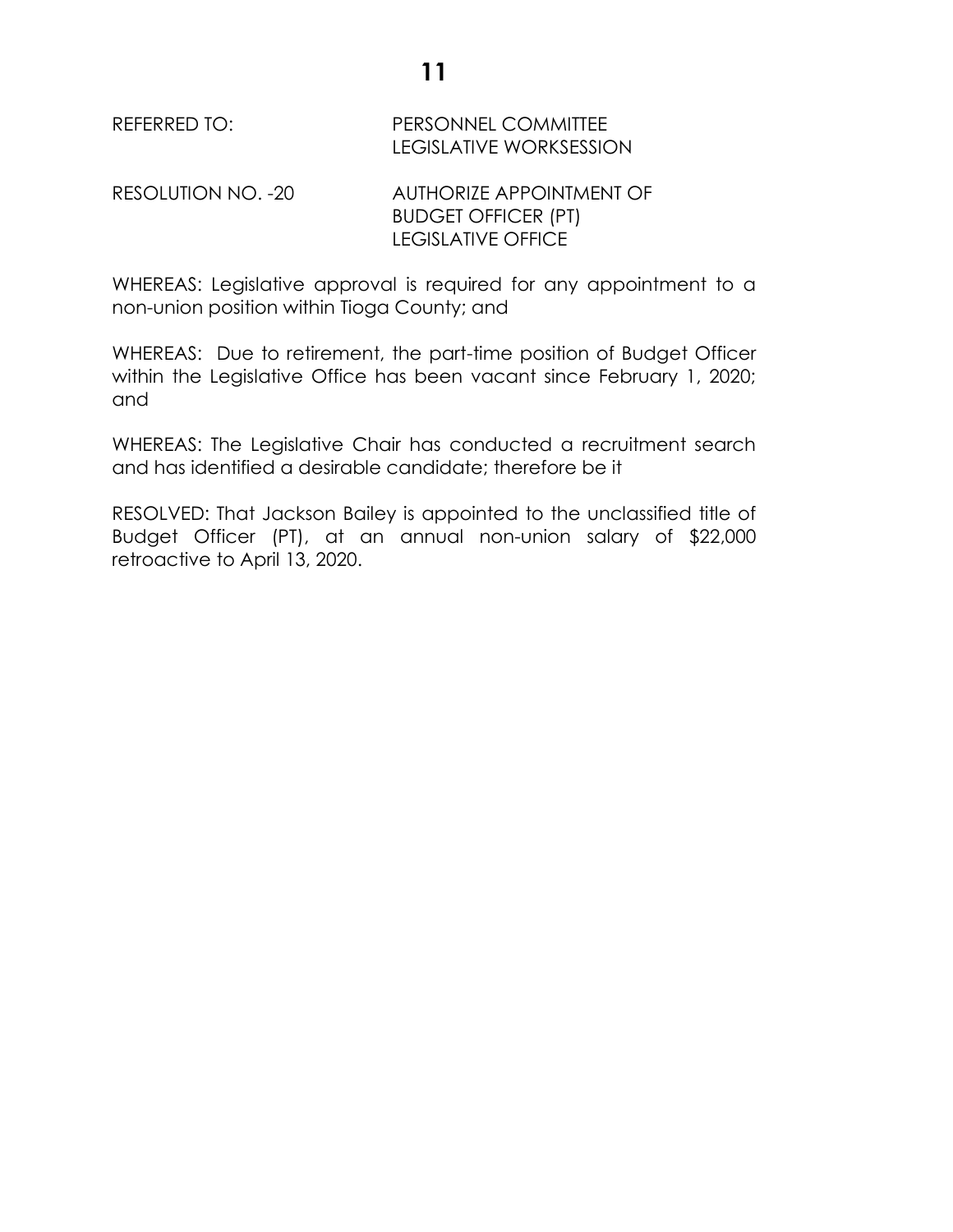## REFERRED TO: PUBLIC SAFETY COMMITTEE PERSONNEL COMMITTEE

RESOLUTION NO. -20 AUTHORIZE POSITION RECLASSIFICATION SHERIFF'S OFFICE

WHEREAS: Legislative approval is required for any position reclassification; and

WHEREAS: On February 13, 2020, the Personnel Department received a position description questionnaire from Kara Chiarello, Accounting Associate I, who works within the Sheriff's Office, Records Division; and

WHEREAS: A desk audit resulted and involved the review of work tasks performed by this employee and her co-workers within the Records Division; and

WHEREAS: The Personnel Officer has determined that the appropriate classification reflective of the work performed and responsibility assigned to Ms. Chiarello and subordinate staff within the Records Division is consistent with the Office Specialist series; therefore be it

RESOLVED: That Kara Chiarello's position, Accounting Associate I (CSEA SG IV, \$28,352), shall be reclassified to Office Specialist III (CSEA SG VII, \$36,622), appointed from an appropriate civil service eligible list, and receive an annual salary adjustment of \$8,270 effective retroactive to February 13, 2020; and be it further:

RESOLVED: That upon vacancy of the permanent positions titled Data Entry Machine Operator (CSEA SG IV, \$28,352) and Accounting Associate I (CSEA SG IV, \$28,352) within the Sheriff's Office Records Division, these positions shall both be reclassified to the title of Office Specialist II (CSEA SG IV, \$28,352) and filled from the appropriate civil service eligible list.